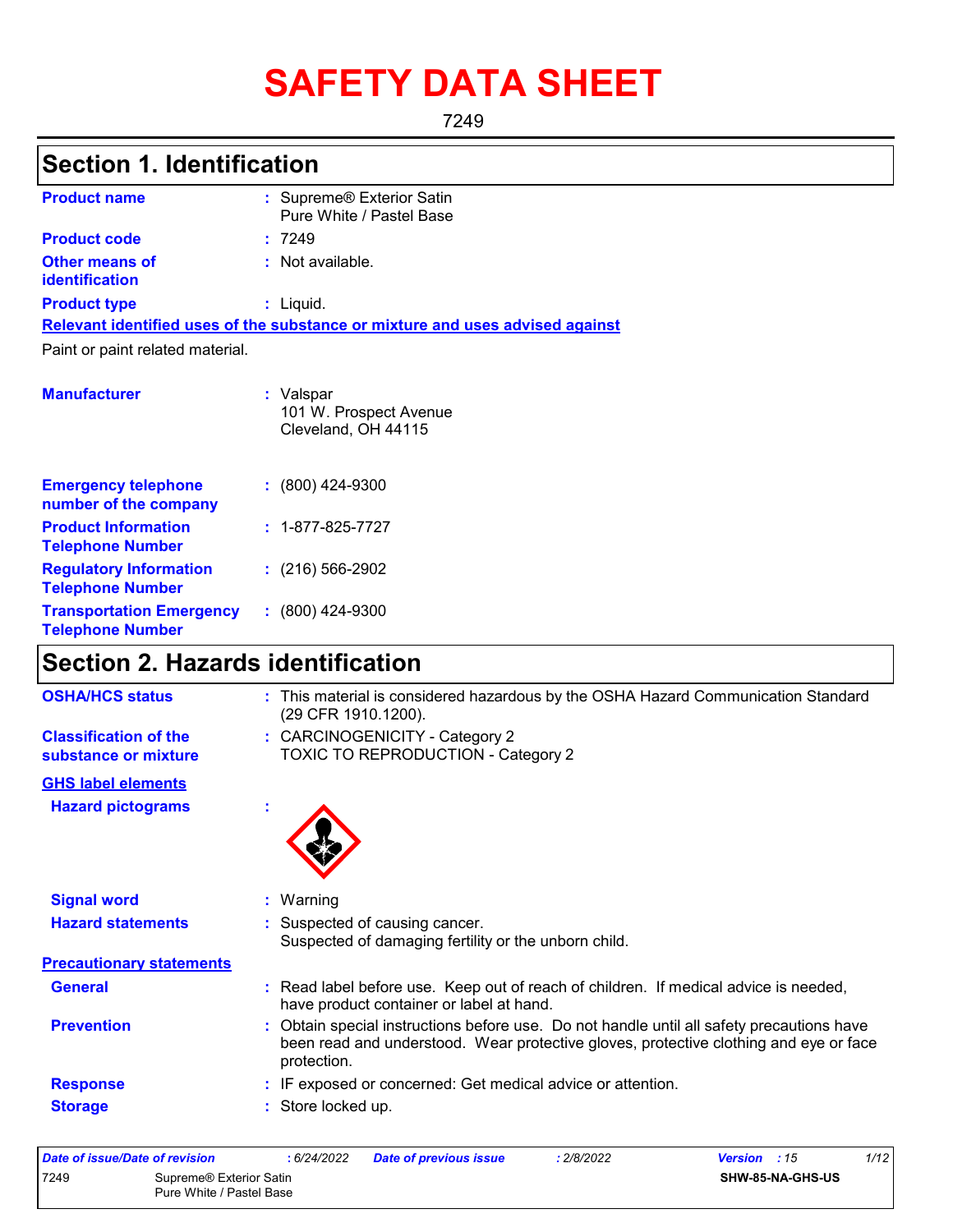### **Section 2. Hazards identification**

| <b>Disposal</b>                            | : Dispose of contents and container in accordance with all local, regional, national and<br>international regulations.                          |
|--------------------------------------------|-------------------------------------------------------------------------------------------------------------------------------------------------|
| <b>Supplemental label</b><br>elements      | WARNING: This product contains chemicals known to the State of California to cause<br>cancer and birth defects or other reproductive harm.      |
|                                            | Please refer to the SDS for additional information. Keep out of reach of children. Do not<br>transfer contents to other containers for storage. |
| <b>Hazards not otherwise</b><br>classified | : None known.                                                                                                                                   |

### **Section 3. Composition/information on ingredients**

#### **Other means of identification :** Not available. **Substance/mixture :** Mixture

#### **CAS number/other identifiers**

| <b>Ingredient name</b>                    | % by weight | <b>CAS number</b> |
|-------------------------------------------|-------------|-------------------|
| l Titanium Dioxide                        | l≥10 - ≤25  | 13463-67-7        |
| 2-Ethyl-2-(hydroxymethyl)-1,3-propanediol | ∣≤0.3       | 77-99-6           |

Any concentration shown as a range is to protect confidentiality or is due to batch variation.

**There are no additional ingredients present which, within the current knowledge of the supplier and in the concentrations applicable, are classified and hence require reporting in this section.**

**Occupational exposure limits, if available, are listed in Section 8.**

### **Section 4. First aid measures**

#### : Wash out mouth with water. Remove dentures if any. If material has been swallowed : Immediately flush eyes with plenty of water, occasionally lifting the upper and lower eyelids. Check for and remove any contact lenses. Continue to rinse for at least 10 minutes. Get medical attention. Flush contaminated skin with plenty of water. Remove contaminated clothing and **:** shoes. Continue to rinse for at least 10 minutes. Get medical attention. Wash clothing before reuse. Clean shoes thoroughly before reuse. Remove victim to fresh air and keep at rest in a position comfortable for breathing. If **:** not breathing, if breathing is irregular or if respiratory arrest occurs, provide artificial respiration or oxygen by trained personnel. It may be dangerous to the person providing aid to give mouth-to-mouth resuscitation. Get medical attention. If unconscious, place in recovery position and get medical attention immediately. Maintain an open airway. Loosen tight clothing such as a collar, tie, belt or waistband. **Eye contact Skin contact Inhalation Ingestion : Description of necessary first aid measures**

and the exposed person is conscious, give small quantities of water to drink. Stop if the exposed person feels sick as vomiting may be dangerous. Do not induce vomiting unless directed to do so by medical personnel. If vomiting occurs, the head should be kept low so that vomit does not enter the lungs. Get medical attention. Never give anything by mouth to an unconscious person. If unconscious, place in recovery position and get medical attention immediately. Maintain an open airway. Loosen tight clothing such as a collar, tie, belt or waistband.

|--|

| <b>Potential acute health effects</b> |                                                     |
|---------------------------------------|-----------------------------------------------------|
| Eye contact                           | : No known significant effects or critical hazards. |
| <b>Inhalation</b>                     | : No known significant effects or critical hazards. |

| Date of issue/Date of revision |                                                     | : 6/24/2022 | <b>Date of previous issue</b> | : 2/8/2022 | <b>Version</b> : 15 |                         | 2/12 |
|--------------------------------|-----------------------------------------------------|-------------|-------------------------------|------------|---------------------|-------------------------|------|
| 7249                           | Supreme® Exterior Satin<br>Pure White / Pastel Base |             |                               |            |                     | <b>SHW-85-NA-GHS-US</b> |      |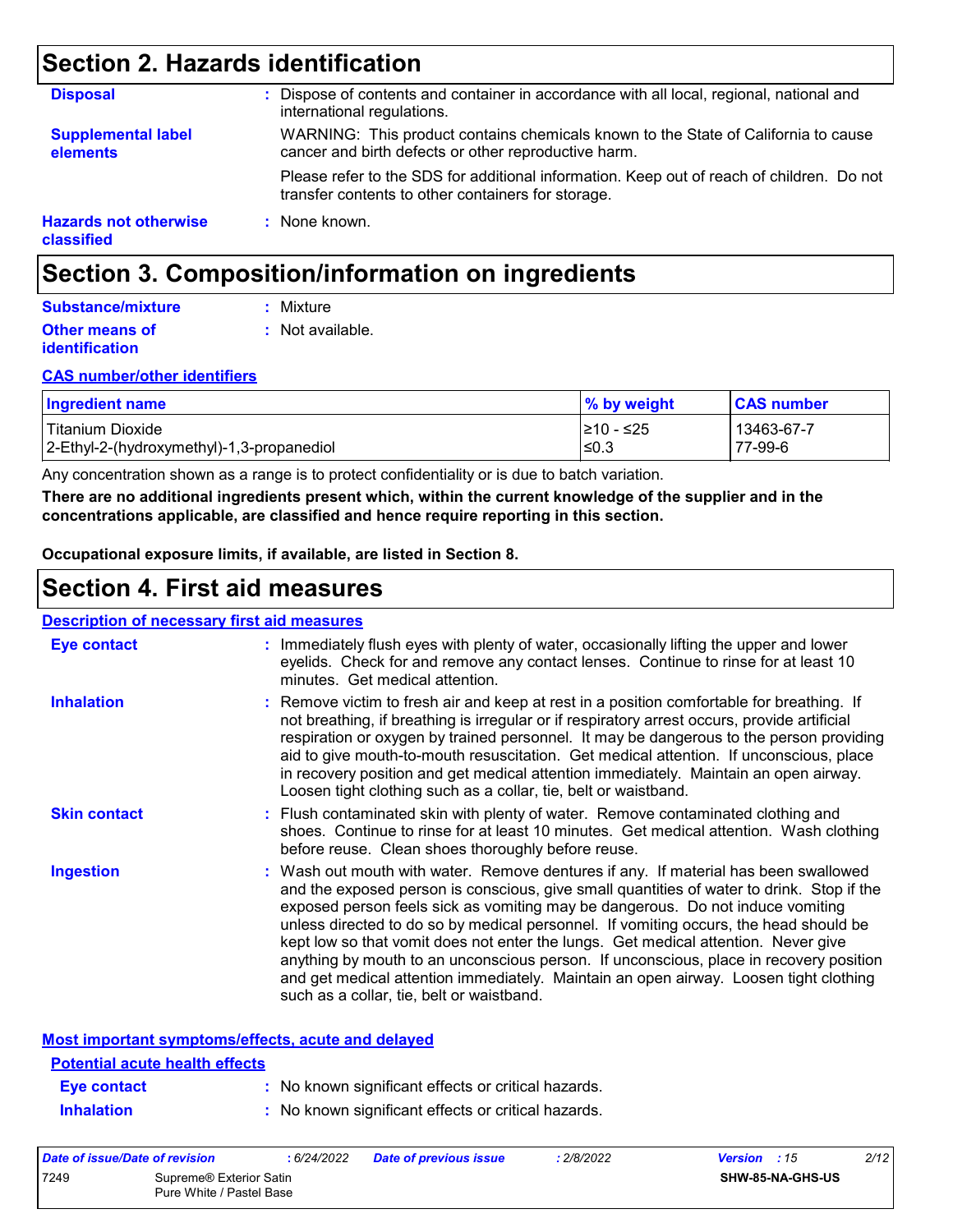### **Section 4. First aid measures**

| <b>Skin contact</b>                 | : No known significant effects or critical hazards.                                                                                                                           |
|-------------------------------------|-------------------------------------------------------------------------------------------------------------------------------------------------------------------------------|
| <b>Ingestion</b>                    | : No known significant effects or critical hazards.                                                                                                                           |
| <b>Over-exposure signs/symptoms</b> |                                                                                                                                                                               |
| Eye contact                         | : No specific data.                                                                                                                                                           |
| <b>Inhalation</b>                   | : Adverse symptoms may include the following:<br>reduced fetal weight<br>increase in fetal deaths<br>skeletal malformations                                                   |
| <b>Skin contact</b>                 | : Adverse symptoms may include the following:<br>reduced fetal weight<br>increase in fetal deaths<br>skeletal malformations                                                   |
| <b>Ingestion</b>                    | : Adverse symptoms may include the following:<br>reduced fetal weight<br>increase in fetal deaths<br>skeletal malformations                                                   |
|                                     | <u>Indication of immediate medical attention and special treatment needed, if necessary</u>                                                                                   |
| Notes to physician                  | : Treat symptomatically. Contact poison treatment specialist immediately if large<br>quantities have been ingested or inhaled.                                                |
| <b>Specific treatments</b>          | : No specific treatment.                                                                                                                                                      |
| <b>Protection of first-aiders</b>   | : No action shall be taken involving any personal risk or without suitable training. It may<br>be dangerous to the person providing aid to give mouth-to-mouth resuscitation. |

#### **See toxicological information (Section 11)**

### **Section 5. Fire-fighting measures**

| <b>Extinguishing media</b>                               |                                                                                                                                                                                                     |
|----------------------------------------------------------|-----------------------------------------------------------------------------------------------------------------------------------------------------------------------------------------------------|
| <b>Suitable extinguishing</b><br>media                   | : Use an extinguishing agent suitable for the surrounding fire.                                                                                                                                     |
| <b>Unsuitable extinguishing</b><br>media                 | : None known.                                                                                                                                                                                       |
| <b>Specific hazards arising</b><br>from the chemical     | : In a fire or if heated, a pressure increase will occur and the container may burst.                                                                                                               |
| <b>Hazardous thermal</b><br>decomposition products       | : Decomposition products may include the following materials:<br>carbon dioxide<br>carbon monoxide<br>metal oxide/oxides                                                                            |
| <b>Special protective actions</b><br>for fire-fighters   | : Promptly isolate the scene by removing all persons from the vicinity of the incident if<br>there is a fire. No action shall be taken involving any personal risk or without suitable<br>training. |
| <b>Special protective</b><br>equipment for fire-fighters | Fire-fighters should wear appropriate protective equipment and self-contained breathing<br>apparatus (SCBA) with a full face-piece operated in positive pressure mode.                              |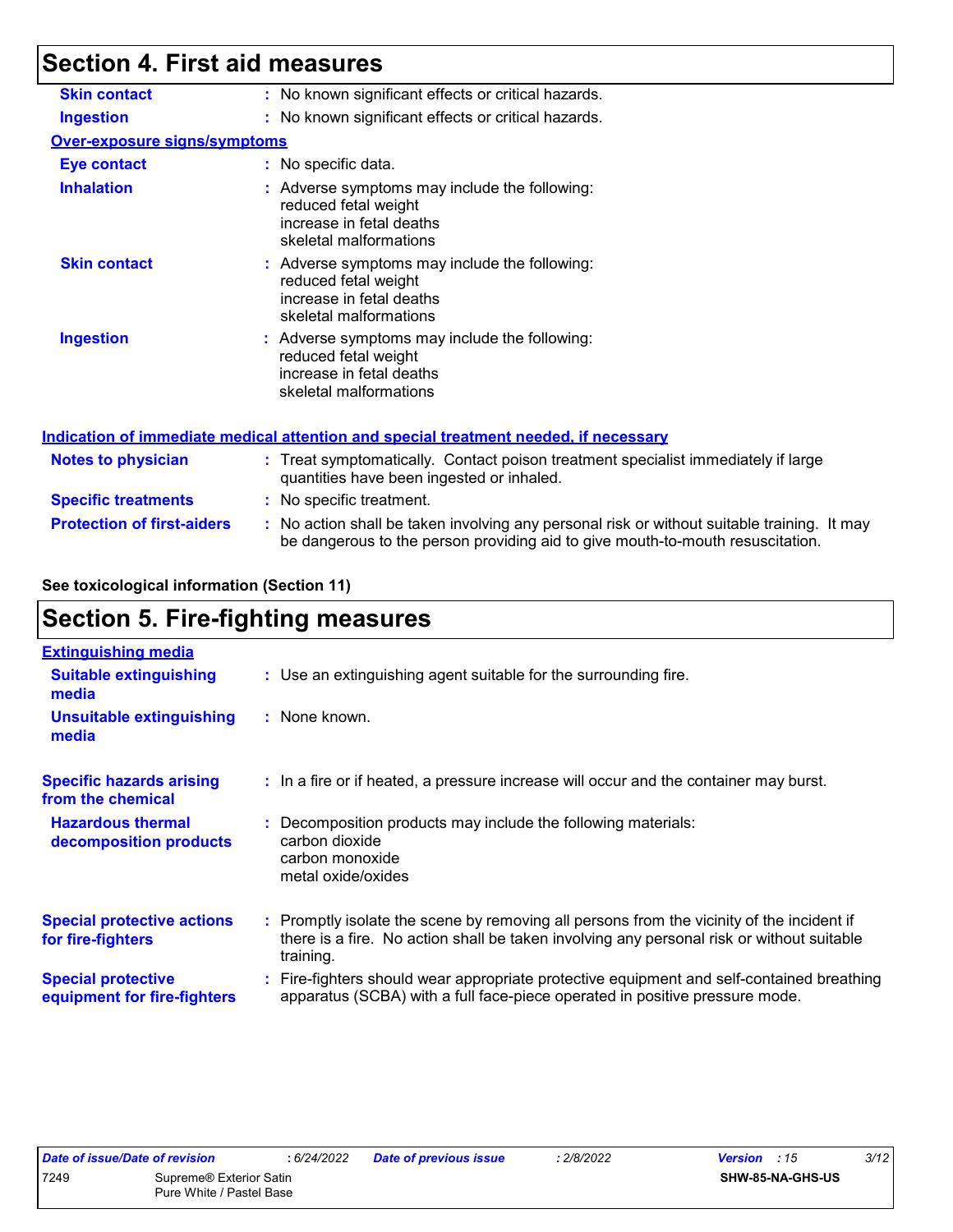# **Section 6. Accidental release measures**

|                                                              | Personal precautions, protective equipment and emergency procedures                                                                                                                                                                                                                                                                                                                                                                                                                                                                                                                                                                                                                                          |
|--------------------------------------------------------------|--------------------------------------------------------------------------------------------------------------------------------------------------------------------------------------------------------------------------------------------------------------------------------------------------------------------------------------------------------------------------------------------------------------------------------------------------------------------------------------------------------------------------------------------------------------------------------------------------------------------------------------------------------------------------------------------------------------|
| For non-emergency<br>personnel                               | : No action shall be taken involving any personal risk or without suitable training.<br>Evacuate surrounding areas. Keep unnecessary and unprotected personnel from<br>entering. Do not touch or walk through spilled material. Avoid breathing vapor or mist.<br>Provide adequate ventilation. Wear appropriate respirator when ventilation is<br>inadequate. Put on appropriate personal protective equipment.                                                                                                                                                                                                                                                                                             |
| For emergency responders                                     | If specialized clothing is required to deal with the spillage, take note of any information in<br>÷.<br>Section 8 on suitable and unsuitable materials. See also the information in "For non-<br>emergency personnel".                                                                                                                                                                                                                                                                                                                                                                                                                                                                                       |
| <b>Environmental precautions</b>                             | : Avoid dispersal of spilled material and runoff and contact with soil, waterways, drains<br>and sewers. Inform the relevant authorities if the product has caused environmental<br>pollution (sewers, waterways, soil or air).                                                                                                                                                                                                                                                                                                                                                                                                                                                                              |
| <b>Methods and materials for containment and cleaning up</b> |                                                                                                                                                                                                                                                                                                                                                                                                                                                                                                                                                                                                                                                                                                              |
| <b>Small spill</b>                                           | : Stop leak if without risk. Move containers from spill area. Dilute with water and mop up<br>if water-soluble. Alternatively, or if water-insoluble, absorb with an inert dry material and<br>place in an appropriate waste disposal container. Dispose of via a licensed waste<br>disposal contractor.                                                                                                                                                                                                                                                                                                                                                                                                     |
| <b>Large spill</b>                                           | : Stop leak if without risk. Move containers from spill area. Approach release from<br>upwind. Prevent entry into sewers, water courses, basements or confined areas. Wash<br>spillages into an effluent treatment plant or proceed as follows. Contain and collect<br>spillage with non-combustible, absorbent material e.g. sand, earth, vermiculite or<br>diatomaceous earth and place in container for disposal according to local regulations<br>(see Section 13). Dispose of via a licensed waste disposal contractor. Contaminated<br>absorbent material may pose the same hazard as the spilled product. Note: see<br>Section 1 for emergency contact information and Section 13 for waste disposal. |

# **Section 7. Handling and storage**

#### **Precautions for safe handling**

| <u>1996619119 191 9619 11611611119</u>                                           |                                                                                                                                                                                                                                                                                                                                                                                                                                                                                                                                                                                                                                                                                                                 |
|----------------------------------------------------------------------------------|-----------------------------------------------------------------------------------------------------------------------------------------------------------------------------------------------------------------------------------------------------------------------------------------------------------------------------------------------------------------------------------------------------------------------------------------------------------------------------------------------------------------------------------------------------------------------------------------------------------------------------------------------------------------------------------------------------------------|
| <b>Protective measures</b>                                                       | : Put on appropriate personal protective equipment (see Section 8). Avoid exposure -<br>obtain special instructions before use. Avoid exposure during pregnancy. Do not<br>handle until all safety precautions have been read and understood. Do not get in eyes<br>or on skin or clothing. Do not ingest. Avoid breathing vapor or mist. If during normal<br>use the material presents a respiratory hazard, use only with adequate ventilation or<br>wear appropriate respirator. Keep in the original container or an approved alternative<br>made from a compatible material, kept tightly closed when not in use. Empty containers<br>retain product residue and can be hazardous. Do not reuse container. |
| <b>Advice on general</b><br>occupational hygiene                                 | : Eating, drinking and smoking should be prohibited in areas where this material is<br>handled, stored and processed. Workers should wash hands and face before eating,<br>drinking and smoking. Remove contaminated clothing and protective equipment before<br>entering eating areas. See also Section 8 for additional information on hygiene<br>measures.                                                                                                                                                                                                                                                                                                                                                   |
| <b>Conditions for safe storage,</b><br>including any<br><i>incompatibilities</i> | : Store in accordance with local regulations. Store in original container protected from<br>direct sunlight in a dry, cool and well-ventilated area, away from incompatible materials<br>(see Section 10) and food and drink. Store locked up. Keep container tightly closed<br>and sealed until ready for use. Containers that have been opened must be carefully<br>resealed and kept upright to prevent leakage. Do not store in unlabeled containers.<br>Use appropriate containment to avoid environmental contamination. See Section 10 for<br>incompatible materials before handling or use.                                                                                                             |

| Date of issue/Date of revision |                                                     | 6/24/2022 | <b>Date of previous issue</b> | : 2/8/2022 | <b>Version</b> : 15 |                  | 4/12 |
|--------------------------------|-----------------------------------------------------|-----------|-------------------------------|------------|---------------------|------------------|------|
| 7249                           | Supreme® Exterior Satin<br>Pure White / Pastel Base |           |                               |            |                     | SHW-85-NA-GHS-US |      |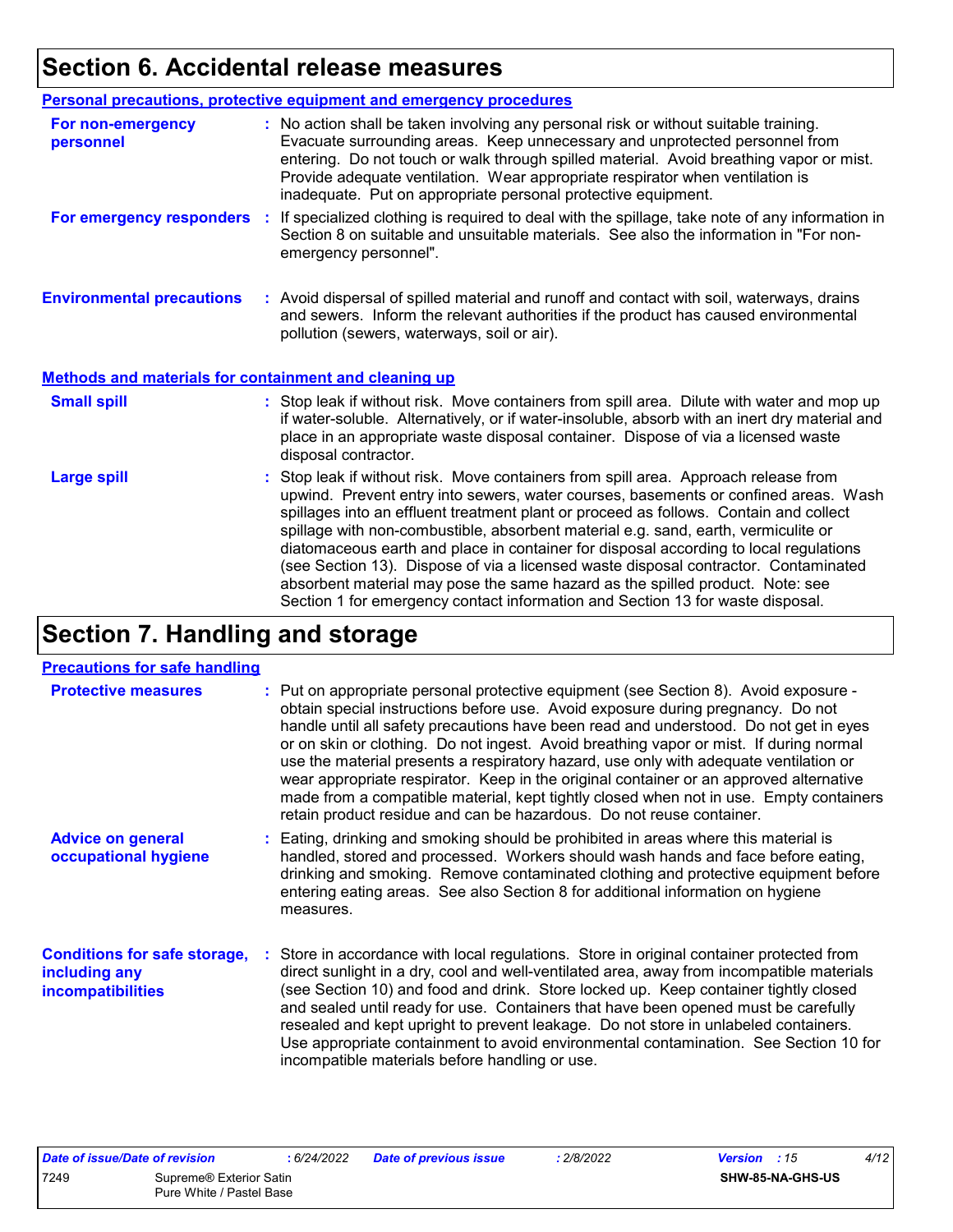# **Section 8. Exposure controls/personal protection**

#### **Control parameters**

**Occupational exposure limits (OSHA United States)**

| Ingredient name                           | CAS#       | <b>Exposure limits</b>                                                                                                                                               |
|-------------------------------------------|------------|----------------------------------------------------------------------------------------------------------------------------------------------------------------------|
| <b>Titanium Dioxide</b>                   | 13463-67-7 | ACGIH TLV (United States, 1/2021).<br>TWA: 10 mg/m <sup>3</sup> 8 hours.<br>OSHA PEL (United States, 5/2018).<br>TWA: 15 mg/m <sup>3</sup> 8 hours. Form: Total dust |
| 2-Ethyl-2-(hydroxymethyl)-1,3-propanediol | 77-99-6    | None.                                                                                                                                                                |

**Occupational exposure limits (Canada)**

| <b>Ingredient name</b> | CAS#       | <b>Exposure limits</b>                                                                                                                                                                                                                                                                                                                                                                                                                                                                                                                                                                                       |
|------------------------|------------|--------------------------------------------------------------------------------------------------------------------------------------------------------------------------------------------------------------------------------------------------------------------------------------------------------------------------------------------------------------------------------------------------------------------------------------------------------------------------------------------------------------------------------------------------------------------------------------------------------------|
| Titanium dioxide       | 13463-67-7 | <b>CA British Columbia Provincial (Canada,</b><br>$6/2021$ ).<br>TWA: 10 mg/m <sup>3</sup> 8 hours. Form: Total dust<br>TWA: 3 mg/m <sup>3</sup> 8 hours. Form: respirable<br>fraction<br>CA Quebec Provincial (Canada, 6/2021).<br>TWAEV: 10 mg/m <sup>3</sup> 8 hours. Form: Total dust.<br>CA Alberta Provincial (Canada, 6/2018).<br>8 hrs OEL: 10 mg/m <sup>3</sup> 8 hours.<br>CA Ontario Provincial (Canada, 6/2019).<br>TWA: 10 mg/m <sup>3</sup> 8 hours.<br><b>CA Saskatchewan Provincial (Canada,</b><br>7/2013).<br>STEL: 20 mg/m <sup>3</sup> 15 minutes.<br>TWA: 10 mg/m <sup>3</sup> 8 hours. |

#### **Occupational exposure limits (Mexico)**

|       | CAS# | <b>Exposure limits</b> |
|-------|------|------------------------|
| None. |      |                        |

| <b>Appropriate engineering</b><br><b>controls</b> | : If user operations generate dust, fumes, gas, vapor or mist, use process enclosures,<br>local exhaust ventilation or other engineering controls to keep worker exposure to<br>airborne contaminants below any recommended or statutory limits.                                                                                                                                                  |
|---------------------------------------------------|---------------------------------------------------------------------------------------------------------------------------------------------------------------------------------------------------------------------------------------------------------------------------------------------------------------------------------------------------------------------------------------------------|
| <b>Environmental exposure</b><br><b>controls</b>  | : Emissions from ventilation or work process equipment should be checked to ensure<br>they comply with the requirements of environmental protection legislation. In some<br>cases, fume scrubbers, filters or engineering modifications to the process equipment<br>will be necessary to reduce emissions to acceptable levels.                                                                   |
| <b>Individual protection measures</b>             |                                                                                                                                                                                                                                                                                                                                                                                                   |
| <b>Hygiene measures</b>                           | : Wash hands, forearms and face thoroughly after handling chemical products, before<br>eating, smoking and using the lavatory and at the end of the working period.<br>Appropriate techniques should be used to remove potentially contaminated clothing.<br>Wash contaminated clothing before reusing. Ensure that eyewash stations and safety<br>showers are close to the workstation location. |
| <b>Eye/face protection</b>                        | : Safety eyewear complying with an approved standard should be used when a risk<br>assessment indicates this is necessary to avoid exposure to liquid splashes, mists,<br>gases or dusts. If contact is possible, the following protection should be worn, unless<br>the assessment indicates a higher degree of protection: safety glasses with side-<br>shields.                                |
| <b>Skin protection</b>                            |                                                                                                                                                                                                                                                                                                                                                                                                   |

| Date of issue/Date of revision |                          | : 6/24/2022 | <b>Date of previous issue</b> | : 2/8/2022 | <b>Version</b> : 15     | 5/12 |
|--------------------------------|--------------------------|-------------|-------------------------------|------------|-------------------------|------|
| 7249                           | Supreme® Exterior Satin  |             |                               |            | <b>SHW-85-NA-GHS-US</b> |      |
|                                | Pure White / Pastel Base |             |                               |            |                         |      |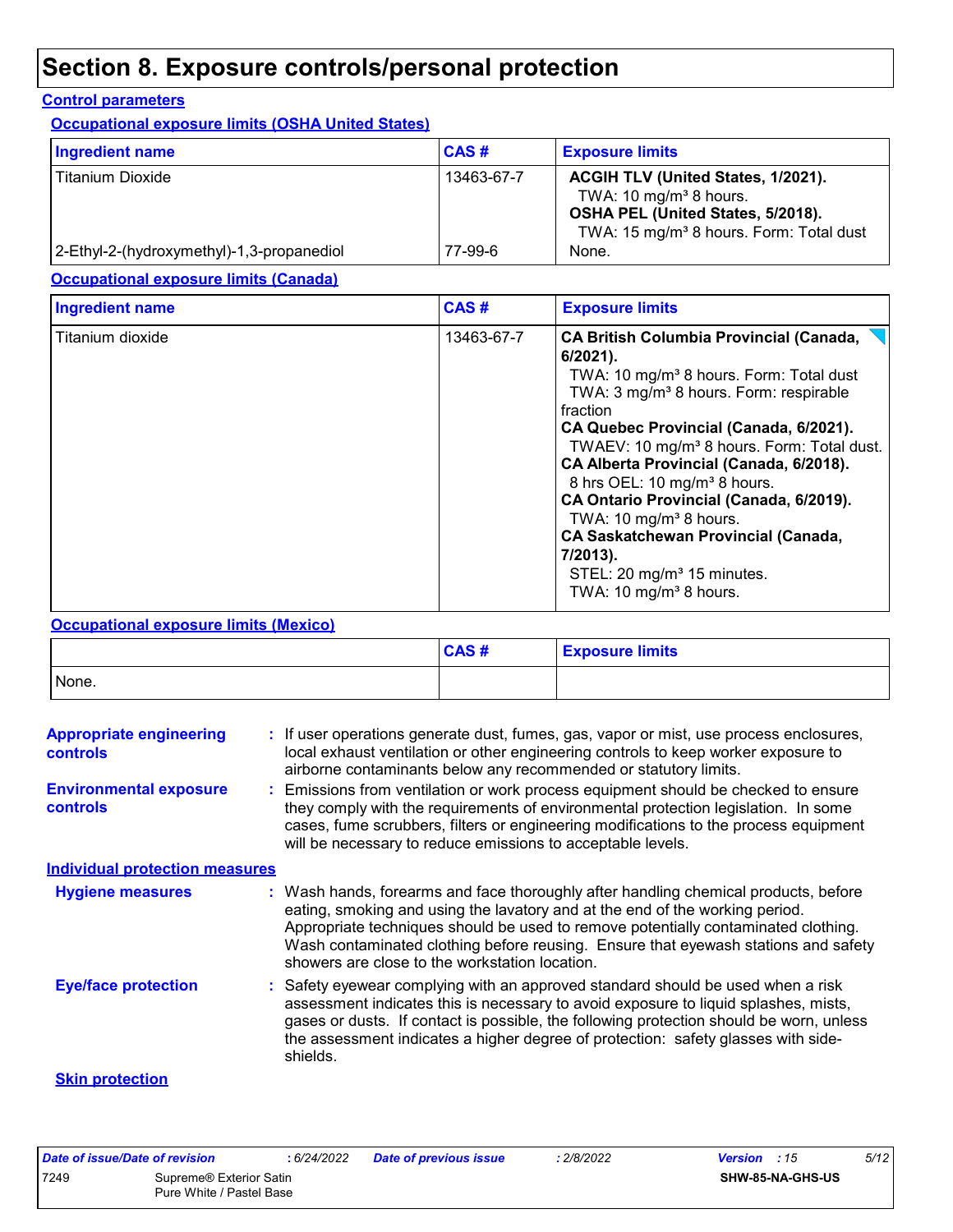### **Section 8. Exposure controls/personal protection**

| <b>Hand protection</b>        | : Chemical-resistant, impervious gloves complying with an approved standard should be<br>worn at all times when handling chemical products if a risk assessment indicates this is<br>necessary. Considering the parameters specified by the glove manufacturer, check<br>during use that the gloves are still retaining their protective properties. It should be<br>noted that the time to breakthrough for any glove material may be different for different<br>glove manufacturers. In the case of mixtures, consisting of several substances, the<br>protection time of the gloves cannot be accurately estimated. |
|-------------------------------|------------------------------------------------------------------------------------------------------------------------------------------------------------------------------------------------------------------------------------------------------------------------------------------------------------------------------------------------------------------------------------------------------------------------------------------------------------------------------------------------------------------------------------------------------------------------------------------------------------------------|
| <b>Body protection</b>        | : Personal protective equipment for the body should be selected based on the task being<br>performed and the risks involved and should be approved by a specialist before<br>handling this product.                                                                                                                                                                                                                                                                                                                                                                                                                    |
| <b>Other skin protection</b>  | : Appropriate footwear and any additional skin protection measures should be selected<br>based on the task being performed and the risks involved and should be approved by a<br>specialist before handling this product.                                                                                                                                                                                                                                                                                                                                                                                              |
| <b>Respiratory protection</b> | : Based on the hazard and potential for exposure, select a respirator that meets the<br>appropriate standard or certification. Respirators must be used according to a<br>respiratory protection program to ensure proper fitting, training, and other important<br>aspects of use.                                                                                                                                                                                                                                                                                                                                    |

# **Section 9. Physical and chemical properties**

The conditions of measurement of all properties are at standard temperature and pressure unless otherwise indicated.

#### **Appearance**

| <b>Physical state</b>                                             | $:$ Liquid.                                                    |
|-------------------------------------------------------------------|----------------------------------------------------------------|
| <b>Color</b>                                                      | : Not available.                                               |
| Odor                                                              | Not available.                                                 |
| <b>Odor threshold</b>                                             | : Not available.                                               |
| рH                                                                | 9<br>÷.                                                        |
| <b>Melting point/freezing point</b>                               | $:$ Not available.                                             |
| <b>Boiling point, initial boiling</b><br>point, and boiling range | : $100^{\circ}$ C (212 $^{\circ}$ F)                           |
| <b>Flash point</b>                                                | : Closed cup: Not applicable.                                  |
| <b>Evaporation rate</b>                                           | $\therefore$ 0.09 (butyl acetate = 1)                          |
| <b>Flammability</b>                                               | : Not available.                                               |
| Lower and upper explosion<br>limit/flammability limit             | : Not available.                                               |
| <b>Vapor pressure</b>                                             | : $2.3$ kPa (17.5 mm Hg)                                       |
| <b>Relative vapor density</b>                                     | : 1 [Air = 1]                                                  |
| <b>Relative density</b>                                           | : 1.25                                                         |
| <b>Solubility</b>                                                 | : Not available.                                               |
| <b>Partition coefficient: n-</b><br>octanol/water                 | Not applicable.                                                |
| <b>Auto-ignition temperature</b>                                  | : Not available.                                               |
| <b>Decomposition temperature</b>                                  | : Not available.                                               |
| <b>Viscosity</b>                                                  | Kinematic (40°C (104°F)): >20.5 mm <sup>2</sup> /s (>20.5 cSt) |
| <b>Molecular weight</b>                                           | Not applicable.                                                |
| <b>Aerosol product</b>                                            |                                                                |
| <b>Heat of combustion</b>                                         | $: 0.691$ kJ/g                                                 |
|                                                                   |                                                                |

| Date of issue/Date of revision |                                     | : 6/24/202 |
|--------------------------------|-------------------------------------|------------|
| 7249                           | Supreme <sup>®</sup> Exterior Satin |            |
|                                | Pure White / Pastel Base            |            |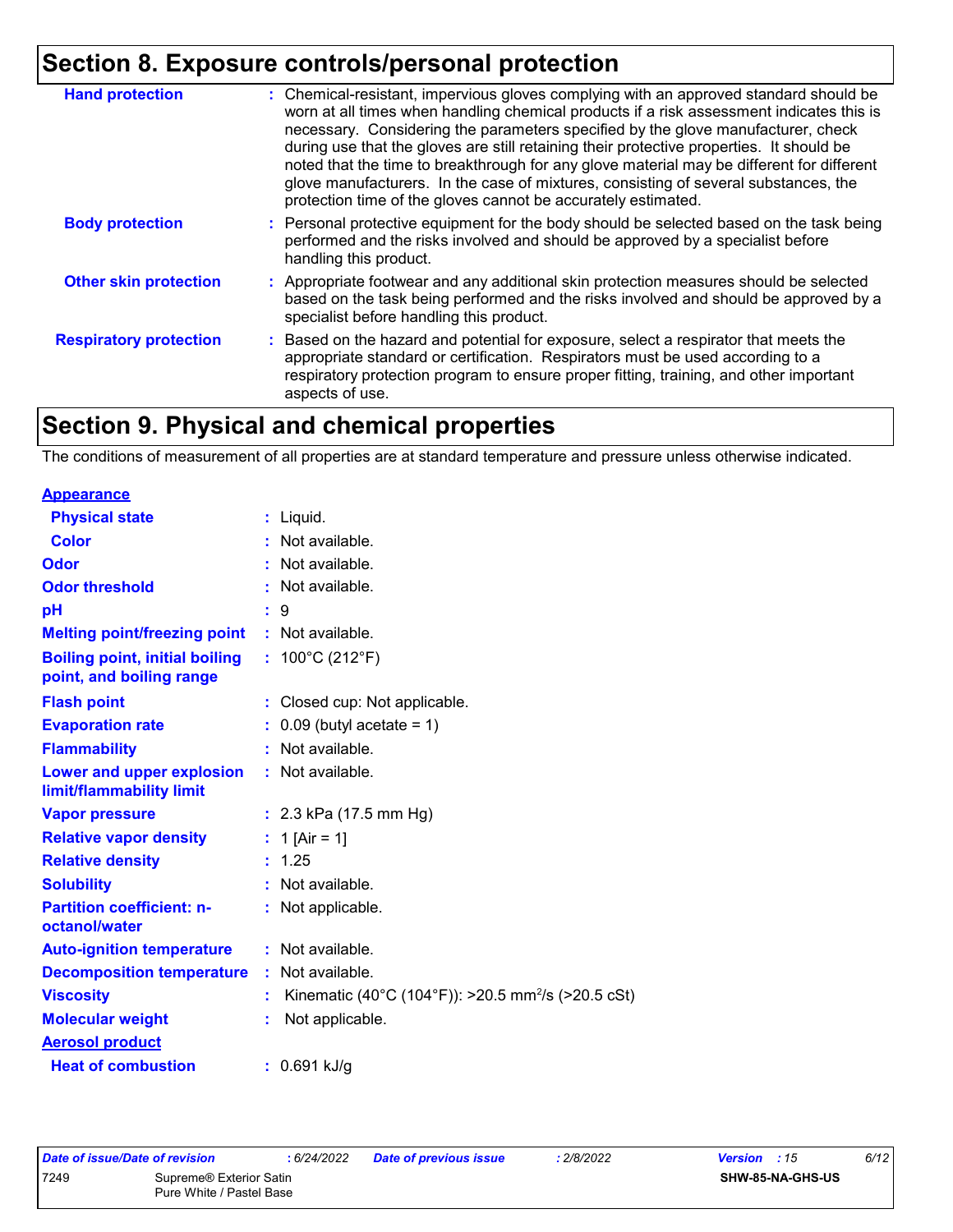### **Section 10. Stability and reactivity**

| <b>Reactivity</b>                            | : No specific test data related to reactivity available for this product or its ingredients.              |
|----------------------------------------------|-----------------------------------------------------------------------------------------------------------|
| <b>Chemical stability</b>                    | : The product is stable.                                                                                  |
| <b>Possibility of hazardous</b><br>reactions | : Under normal conditions of storage and use, hazardous reactions will not occur.                         |
| <b>Conditions to avoid</b>                   | : No specific data.                                                                                       |
| <b>Incompatible materials</b>                | : No specific data.                                                                                       |
| <b>Hazardous decomposition</b><br>products   | : Under normal conditions of storage and use, hazardous decomposition products should<br>not be produced. |

### **Section 11. Toxicological information**

#### **Information on toxicological effects**

#### **Acute toxicity**

| <b>Product/ingredient name</b>                                        | Result    | <b>Species</b> | <b>Dose</b> | <b>Exposure</b> |
|-----------------------------------------------------------------------|-----------|----------------|-------------|-----------------|
| 2-Ethyl-2-(hydroxymethyl)<br>$\left  -1, 3\text{-propanediol}\right $ | LD50 Oral | Rat            | 14000 mg/kg |                 |

#### **Irritation/Corrosion**

| <b>Product/ingredient name</b> | <b>Result</b>        |       | <b>Score</b> | <b>Exposure</b> | <b>Observation</b> |
|--------------------------------|----------------------|-------|--------------|-----------------|--------------------|
| Titanium Dioxide               | Skin - Mild irritant | Human |              | 72 hours 300    |                    |
|                                |                      |       |              | ug              |                    |

#### **Sensitization**

Not available.

#### **Mutagenicity**

Not available.

#### **Carcinogenicity**

Not available.

#### **Classification**

| <b>Product/ingredient name</b> | <b>OSHA</b> | <b>IARC</b> |  |
|--------------------------------|-------------|-------------|--|
| <b>Titanium Dioxide</b>        |             | 2B          |  |

#### **Reproductive toxicity**

Not available.

#### **Teratogenicity**

Not available.

#### **Specific target organ toxicity (single exposure)**

Not available.

#### **Specific target organ toxicity (repeated exposure)**

Not available.

#### **Aspiration hazard**

|  |  | Date of issue/Date of revision |  |
|--|--|--------------------------------|--|
|  |  |                                |  |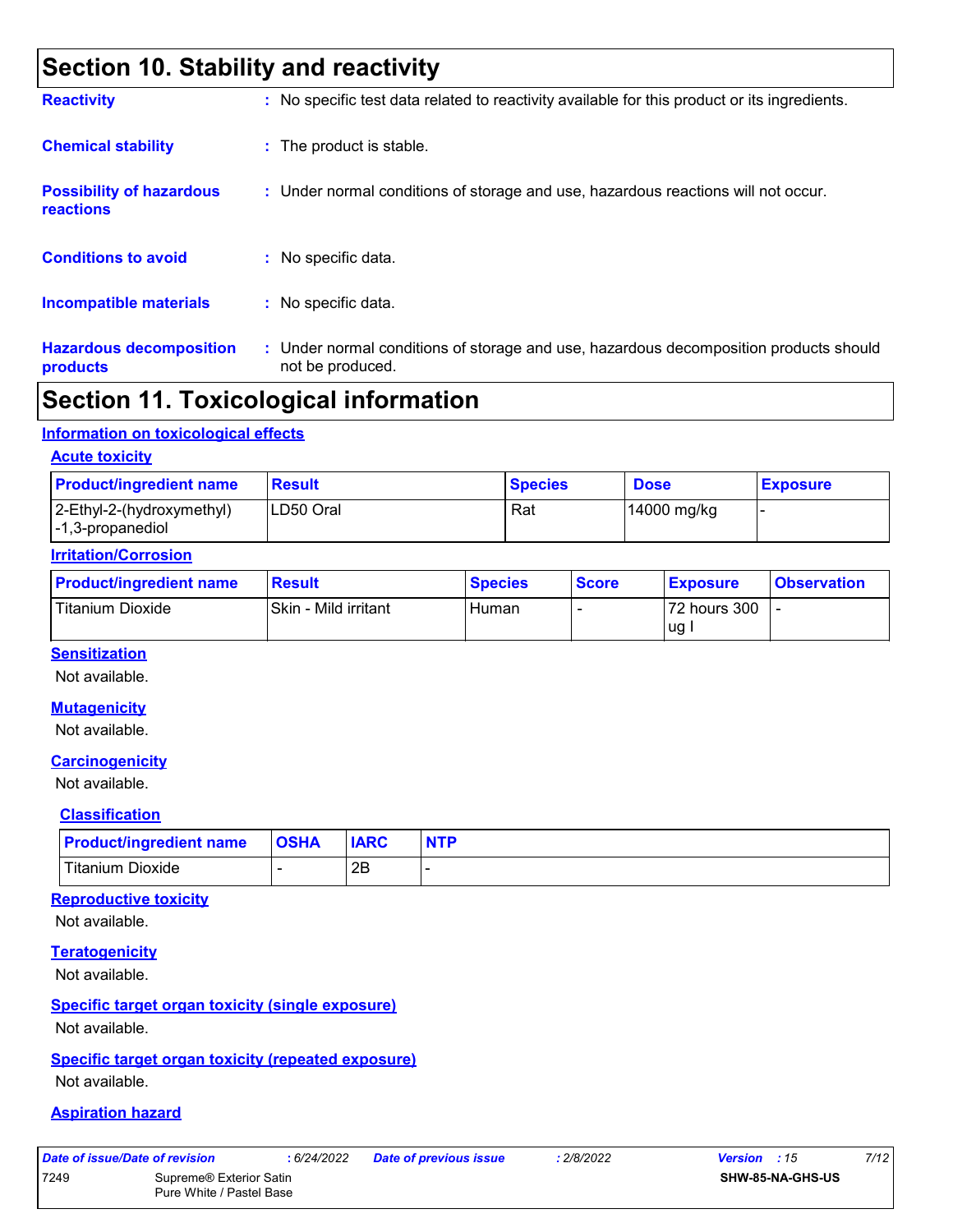# **Section 11. Toxicological information**

Not available.

| <b>Information on the likely</b> : Not available.<br>routes of exposure |                                                                                                                               |
|-------------------------------------------------------------------------|-------------------------------------------------------------------------------------------------------------------------------|
| <b>Potential acute health effects</b>                                   |                                                                                                                               |
| Eye contact                                                             | : No known significant effects or critical hazards.                                                                           |
| <b>Inhalation</b>                                                       | : No known significant effects or critical hazards.                                                                           |
| <b>Skin contact</b>                                                     | : No known significant effects or critical hazards.                                                                           |
| <b>Ingestion</b>                                                        | : No known significant effects or critical hazards.                                                                           |
| Eye contact                                                             | <u>Symptoms related to the physical, chemical and toxicological characteristics</u><br>: No specific data.                    |
| <b>Inhalation</b>                                                       | : Adverse symptoms may include the following:<br>reduced fetal weight<br>increase in fetal deaths<br>skeletal malformations   |
| <b>Skin contact</b>                                                     | $:$ Adverse symptoms may include the following:<br>reduced fetal weight<br>increase in fetal deaths<br>skeletal malformations |

|           | <u>38088888888888888</u>                                                                                                    |
|-----------|-----------------------------------------------------------------------------------------------------------------------------|
| Ingestion | : Adverse symptoms may include the following:<br>reduced fetal weight<br>increase in fetal deaths<br>skeletal malformations |
|           |                                                                                                                             |

|                                                   | Delayed and immediate effects and also chronic effects from short and long term exposure    |
|---------------------------------------------------|---------------------------------------------------------------------------------------------|
| <b>Short term exposure</b>                        |                                                                                             |
| <b>Potential immediate</b><br>effects             | : Not available.                                                                            |
| <b>Potential delayed effects : Not available.</b> |                                                                                             |
| <b>Long term exposure</b>                         |                                                                                             |
| <b>Potential immediate</b><br>effects             | : Not available.                                                                            |
| <b>Potential delayed effects : Not available.</b> |                                                                                             |
| <b>Potential chronic health effects</b>           |                                                                                             |
| Not available.                                    |                                                                                             |
| <b>General</b>                                    | : No known significant effects or critical hazards.                                         |
| <b>Carcinogenicity</b>                            | : Suspected of causing cancer. Risk of cancer depends on duration and level of<br>exposure. |
| <b>Mutagenicity</b>                               | : No known significant effects or critical hazards.                                         |
| <b>Teratogenicity</b>                             | : Suspected of damaging the unborn child.                                                   |
| <b>Developmental effects</b>                      | : No known significant effects or critical hazards.                                         |
| <b>Fertility effects</b>                          | : Suspected of damaging fertility.                                                          |

#### **Numerical measures of toxicity Acute toxicity estimates**

Not available.

| 7249<br>Supreme <sup>®</sup> Exterior Satin<br>Pure White / Pastel Base |
|-------------------------------------------------------------------------|
|                                                                         |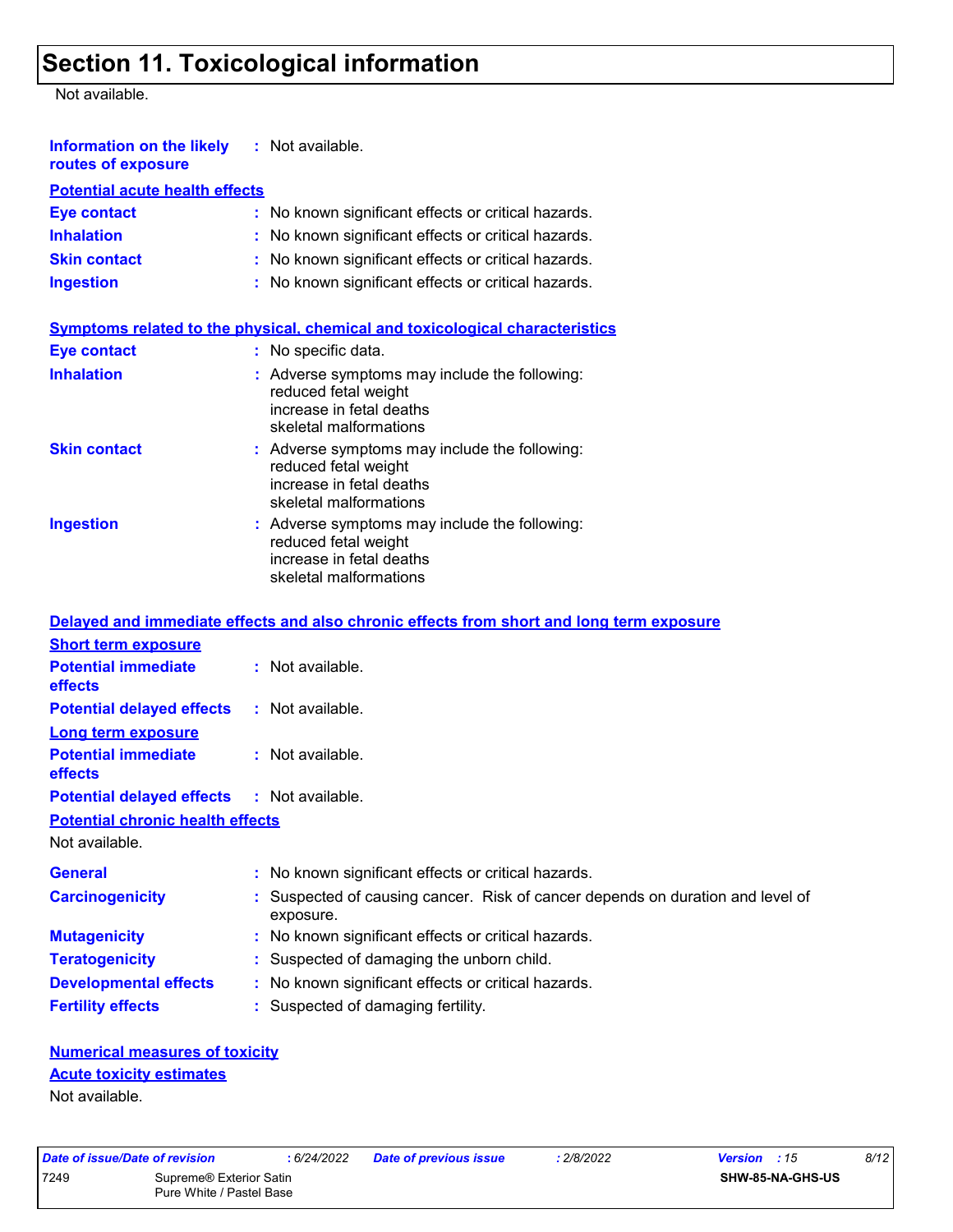### **Section 12. Ecological information**

#### **Toxicity**

| <b>Product/ingredient name</b>                                                            | <b>Result</b>                                                                 | <b>Species</b>                                                 | <b>Exposure</b>        |
|-------------------------------------------------------------------------------------------|-------------------------------------------------------------------------------|----------------------------------------------------------------|------------------------|
| Titanium Dioxide<br>2-Ethyl-2-(hydroxymethyl)<br>$\left  -1, 3\text{-propanediol}\right $ | Acute LC50 >1000000 µg/l Marine water<br>Acute EC50 13000000 µg/l Fresh water | <b>Fish - Fundulus heteroclitus</b><br>Daphnia - Daphnia magna | 196 hours<br>148 hours |
|                                                                                           | Acute LC50 14400000 µg/l Marine water                                         | <b>Fish - Cyprinodon variegatus</b>                            | 196 hours              |

#### **Persistence and degradability**

Not available.

#### **Bioaccumulative potential**

| <b>Product/ingredient name</b>                | LogP <sub>ow</sub> | <b>BCF</b> | <b>Potential</b> |
|-----------------------------------------------|--------------------|------------|------------------|
| 2-Ethyl-2-(hydroxymethyl)<br>-1,3-propanediol |                    |            | low              |

#### **Mobility in soil**

| <b>Soil/water partition</b> | : Not available. |
|-----------------------------|------------------|
| <b>coefficient (Koc)</b>    |                  |

**Other adverse effects** : No known significant effects or critical hazards.

### **Section 13. Disposal considerations**

The generation of waste should be avoided or minimized wherever possible. Disposal of this product, solutions and any by-products should at all times comply with the requirements of environmental protection and waste disposal legislation and any regional local authority requirements. Dispose of surplus and non-recyclable products via a licensed waste disposal contractor. Waste should not be disposed of untreated to the sewer unless fully compliant with the requirements of all authorities with jurisdiction. Waste packaging should be recycled. Incineration or landfill should only be considered when recycling is not feasible. This material and its container must be disposed of in a safe way. Care should be taken when handling emptied containers that have not been cleaned or rinsed out. Empty containers or liners may retain some product residues. Avoid dispersal of spilled material and runoff and contact with soil, waterways, drains and sewers. **Disposal methods :**

### **Section 14. Transport information**

|                                       | <b>DOT</b><br><b>Classification</b>                 | <b>TDG</b><br><b>Classification</b> | <b>Mexico</b><br><b>Classification</b> | <b>IATA</b>    | <b>IMDG</b>          |
|---------------------------------------|-----------------------------------------------------|-------------------------------------|----------------------------------------|----------------|----------------------|
| <b>UN number</b>                      | Not regulated.                                      | Not regulated.                      | Not regulated.                         | Not regulated. | Not regulated.       |
| <b>UN proper</b><br>shipping name     |                                                     |                                     |                                        |                |                      |
| <b>Transport</b><br>hazard class(es)  |                                                     |                                     |                                        |                |                      |
| <b>Date of issue/Date of revision</b> | : 6/24/2022                                         | <b>Date of previous issue</b>       | : 2/8/2022                             |                | 9/12<br>Version : 15 |
| 7249                                  | Supreme® Exterior Satin<br>Pure White / Pastel Base |                                     |                                        |                | SHW-85-NA-GHS-US     |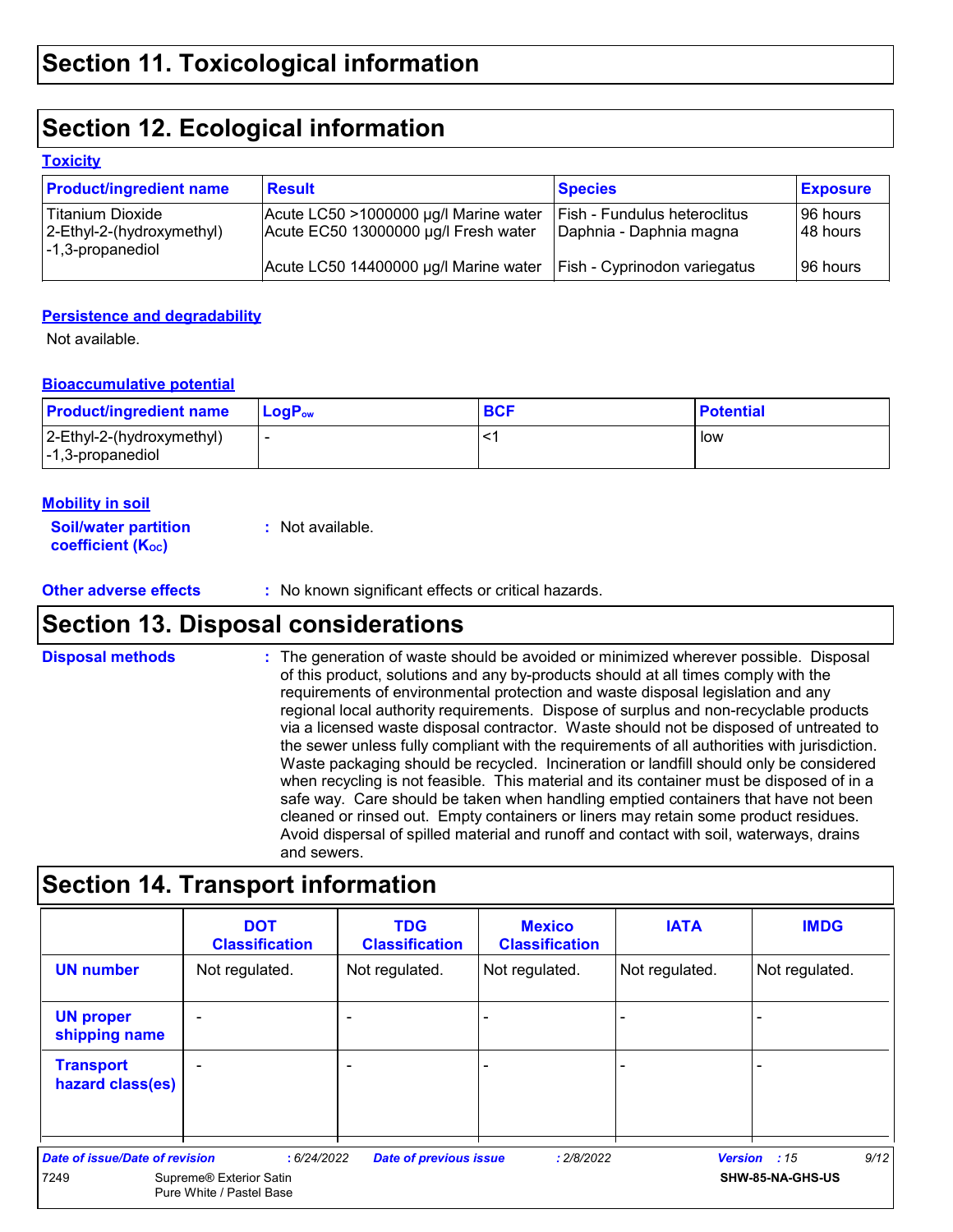| <b>Section 14. Transport information</b>                                                                                                                                                                                                                                                                                                                                                                                                                                                                                                                                                                                                                                                                                                                                                   |     |  |                             |                  |                |                |
|--------------------------------------------------------------------------------------------------------------------------------------------------------------------------------------------------------------------------------------------------------------------------------------------------------------------------------------------------------------------------------------------------------------------------------------------------------------------------------------------------------------------------------------------------------------------------------------------------------------------------------------------------------------------------------------------------------------------------------------------------------------------------------------------|-----|--|-----------------------------|------------------|----------------|----------------|
| <b>Packing group</b>                                                                                                                                                                                                                                                                                                                                                                                                                                                                                                                                                                                                                                                                                                                                                                       |     |  |                             |                  | $\blacksquare$ | $\blacksquare$ |
| <b>Environmental</b><br>hazards                                                                                                                                                                                                                                                                                                                                                                                                                                                                                                                                                                                                                                                                                                                                                            | No. |  | No.                         | No.              | No.            | No.            |
| <b>Additional</b><br>information                                                                                                                                                                                                                                                                                                                                                                                                                                                                                                                                                                                                                                                                                                                                                           |     |  |                             |                  |                |                |
| Multi-modal shipping descriptions are provided for informational purposes and do not<br><b>Special precautions for user :</b><br>consider container sizes. The presence of a shipping description for a particular<br>mode of transport (sea, air, etc.), does not indicate that the product is packaged<br>suitably for that mode of transport. All packaging must be reviewed for suitability<br>prior to shipment, and compliance with the applicable regulations is the sole<br>responsibility of the person offering the product for transport. People loading and<br>unloading dangerous goods must be trained on all of the risks deriving from the<br>substances and on all actions in case of emergency situations.<br><b>Transport in bulk according</b><br>Not available.<br>÷. |     |  |                             |                  |                |                |
| to IMO instruments                                                                                                                                                                                                                                                                                                                                                                                                                                                                                                                                                                                                                                                                                                                                                                         |     |  | <b>Proper shipping name</b> | : Not available. |                |                |

### **Section 15. Regulatory information**

**TSCA 5(a)2 proposed significant new use rules**: 2-Methyl-4-isothiazolin-3-one; 5-Chloro-2-methylisothiazolinone

#### **SARA 313**

SARA 313 (40 CFR 372.45) supplier notification can be found on the Environmental Data Sheet.

#### **California Prop. 65**

WARNING: This product contains chemicals known to the State of California to cause cancer and birth defects or other reproductive harm.

#### **International regulations**

| <b>International lists</b> | : Australia inventory (AIIC): Not determined.                |  |  |  |
|----------------------------|--------------------------------------------------------------|--|--|--|
|                            | China inventory (IECSC): Not determined.                     |  |  |  |
|                            | Japan inventory (CSCL): Not determined.                      |  |  |  |
|                            | Japan inventory (ISHL): Not determined.                      |  |  |  |
|                            | Korea inventory (KECI): Not determined.                      |  |  |  |
|                            | New Zealand Inventory of Chemicals (NZIoC): Not determined.  |  |  |  |
|                            | Philippines inventory (PICCS): Not determined.               |  |  |  |
|                            | Taiwan Chemical Substances Inventory (TCSI): Not determined. |  |  |  |
|                            | Thailand inventory: Not determined.                          |  |  |  |
|                            | Turkey inventory: Not determined.                            |  |  |  |
|                            | Vietnam inventory: Not determined.                           |  |  |  |

### **Section 16. Other information**

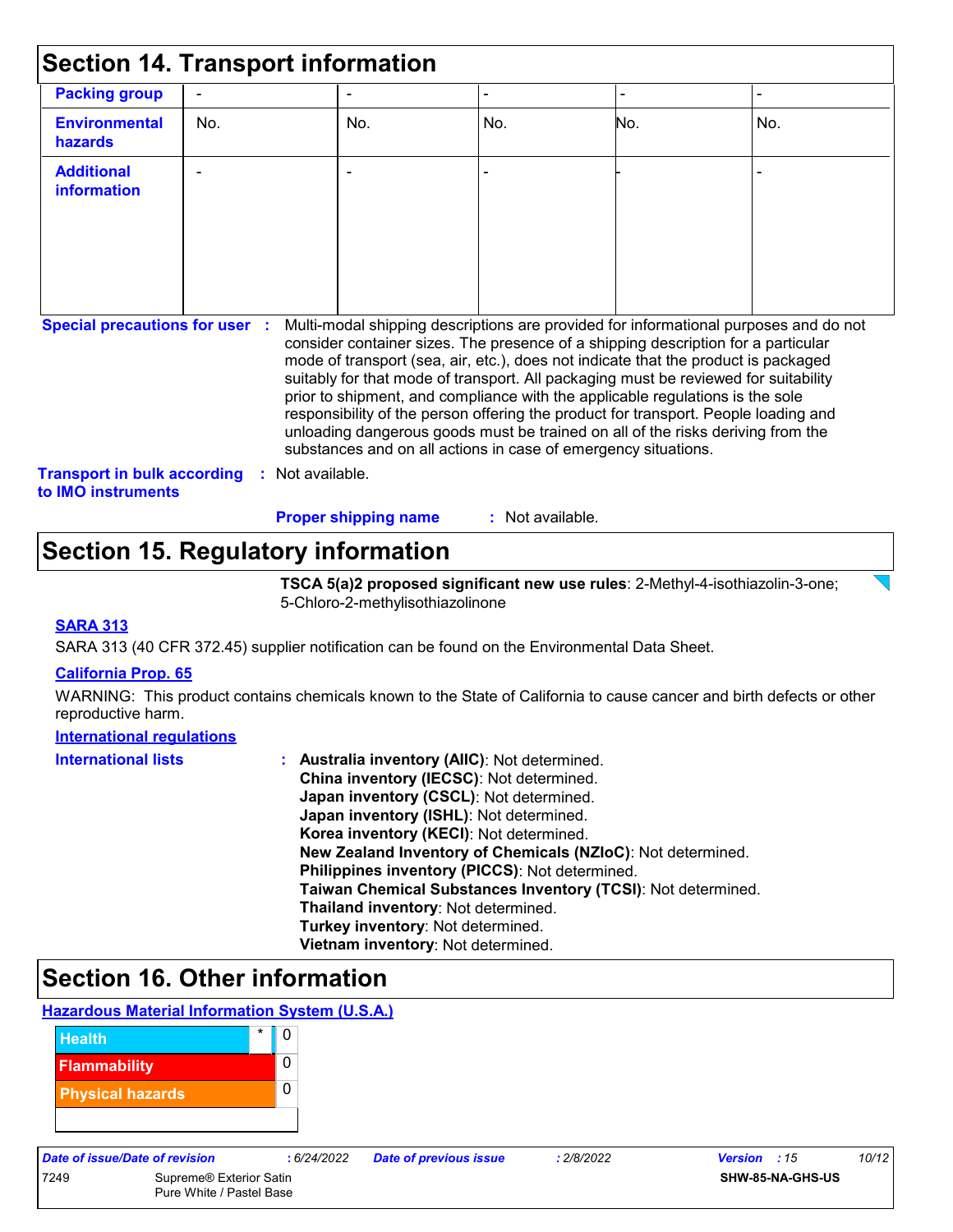### **Section 16. Other information**

**The customer is responsible for determining the PPE code for this material. For more information on HMIS® Personal Protective Equipment (PPE) codes, consult the HMIS® Implementation Manual.**

**Caution: HMIS® ratings are based on a 0-4 rating scale, with 0 representing minimal hazards or risks, and 4 representing significant hazards or risks. Although HMIS® ratings and the associated label are not required on SDSs or products leaving a facility under 29 CFR 1910.1200, the preparer may choose to provide them. HMIS® ratings are to be used with a fully implemented HMIS® program. HMIS® is a registered trademark and service mark of the American Coatings Association, Inc.**

#### **Procedure used to derive the classification**

| <b>Classification</b>                                                     |  | <b>Justification</b>                                                                                                                                                                                                                                                                                                                                                                                                                                                                                                                                                                                                |  |
|---------------------------------------------------------------------------|--|---------------------------------------------------------------------------------------------------------------------------------------------------------------------------------------------------------------------------------------------------------------------------------------------------------------------------------------------------------------------------------------------------------------------------------------------------------------------------------------------------------------------------------------------------------------------------------------------------------------------|--|
| CARCINOGENICITY - Category 2<br><b>TOXIC TO REPRODUCTION - Category 2</b> |  | <b>Calculation method</b><br>Calculation method                                                                                                                                                                                                                                                                                                                                                                                                                                                                                                                                                                     |  |
| <b>History</b>                                                            |  |                                                                                                                                                                                                                                                                                                                                                                                                                                                                                                                                                                                                                     |  |
| Date of printing                                                          |  | : 6/24/2022                                                                                                                                                                                                                                                                                                                                                                                                                                                                                                                                                                                                         |  |
| Date of issue/Date of<br>revision                                         |  | : 6/24/2022                                                                                                                                                                                                                                                                                                                                                                                                                                                                                                                                                                                                         |  |
| Date of previous issue                                                    |  | : 2/8/2022                                                                                                                                                                                                                                                                                                                                                                                                                                                                                                                                                                                                          |  |
| <b>Version</b>                                                            |  | : 15                                                                                                                                                                                                                                                                                                                                                                                                                                                                                                                                                                                                                |  |
| <b>Key to abbreviations</b>                                               |  | $:$ ATE = Acute Toxicity Estimate<br>BCF = Bioconcentration Factor<br>GHS = Globally Harmonized System of Classification and Labelling of Chemicals<br>IATA = International Air Transport Association<br><b>IBC</b> = Intermediate Bulk Container<br><b>IMDG = International Maritime Dangerous Goods</b><br>LogPow = logarithm of the octanol/water partition coefficient<br>MARPOL = International Convention for the Prevention of Pollution From Ships, 1973<br>as modified by the Protocol of 1978. ("Marpol" = marine pollution)<br>$N/A = Not available$<br>SGG = Segregation Group<br>$UN = United Nations$ |  |

**Indicates information that has changed from previously issued version.**

#### **Notice to reader**

**It is recommended that each customer or recipient of this Safety Data Sheet (SDS) study it carefully and consult resources, as necessary or appropriate, to become aware of and understand the data contained in this SDS and any hazards associated with the product. This information is provided in good faith and believed to be accurate as of the effective date herein. However, no warranty, express or implied, is given. The information presented here applies only to the product as shipped. The addition of any material can change the composition, hazards and risks of the product. Products shall not be repackaged, modified, or tinted except as specifically instructed by the manufacturer, including but not limited to the incorporation of products not specified by the manufacturer, or the use or addition of products in proportions not specified by the manufacturer. Regulatory requirements are subject to change and may differ between various locations and jurisdictions. The customer/buyer/user is responsible to ensure that his activities comply with all country, federal, state, provincial or local laws. The conditions for use of the product are not under the control of the manufacturer; the customer/buyer/user is responsible to determine the conditions necessary for the safe use of this product. The customer/buyer/user should not use the product for any purpose other than the purpose shown in the applicable section of this SDS without first referring to the supplier and obtaining written handling instructions. Due to the proliferation of sources for information such as manufacturer-specific SDS, the manufacturer cannot be responsible for SDSs obtained from any other source.**